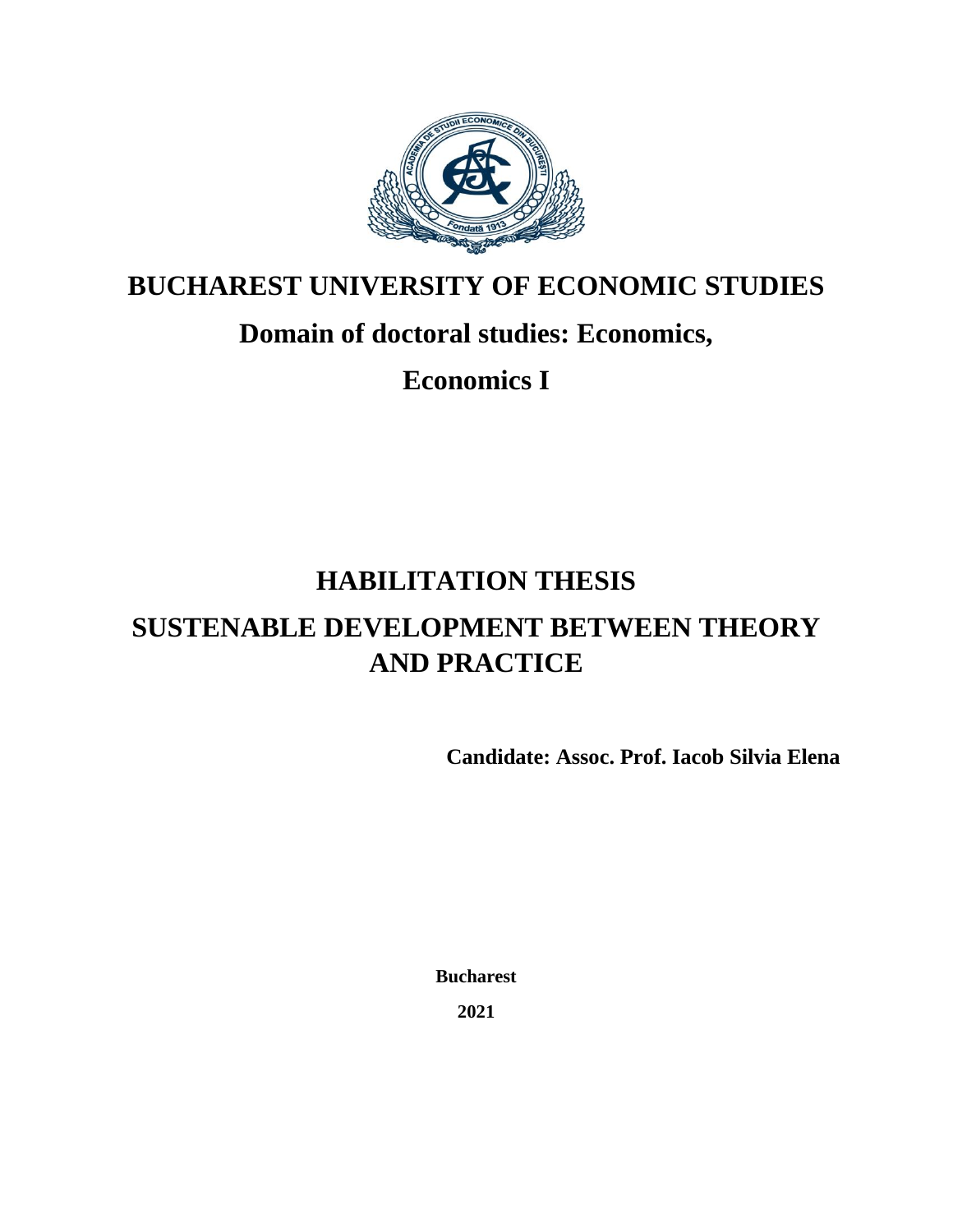#### **Abstract**

The empowerment thesis represents a synthesis of the two most representative scientific papers written after being awarded the title of doctor of economy (Bucharest University of Economic Studies, between 2007-2011, with the thesis "Image production in the new economy"), integrating the personal experience in research specialized in relevant and topical field of interest for the economical researchers, durable development of Romania's economy in European context.

The postgraduate research in progress between 2014 (June) and 2015 (September), through the program "Performance and Excellence in doctoral and post-doctoral research in the field of economics sciences"-  $POSDRU/159/1.5/5/134197$ , with the title "The analysis of harmonizing the relationship between the socio-economical system and the natural capital of the rural space. The case of the silvan ecosystems in Romania" has raised interest on the field of investigation represented by the implications of integrating the Romanian economy with the fundamental values of durable development.

The thesis with the title "Sustenable development between theory and practice" is structured in accordance to the laws in force (OMEC nr.5229/17.08.2020) for the approval of methodologies regarding the awarding of the empowerment title, the doctor title, as well as "The Methodology for the organisation of the process of obtaining the empowerment credentials", approved by the Decision no.261/16.12.2020 of the Bucharest University of Economic Studies Senate. Within this methodological context, the paper is structured in three main sections:

- 1. Scientific and academical accomplishments and contributions related to the investigated field, SD;
- 2. Perspectives for the development of the scientific and professional career;
- 3. Bibliographical references.

The first section synthesizes the author's own papers belonging to the very wide field, from an interdisciplinary approach. The section opens with an Argument in which the components of the paradigmatic core of SD concept are briefly presented, highlighting its definitions, challenges and the controversy concerning the term of "sustainable development" (in French "le développement durable").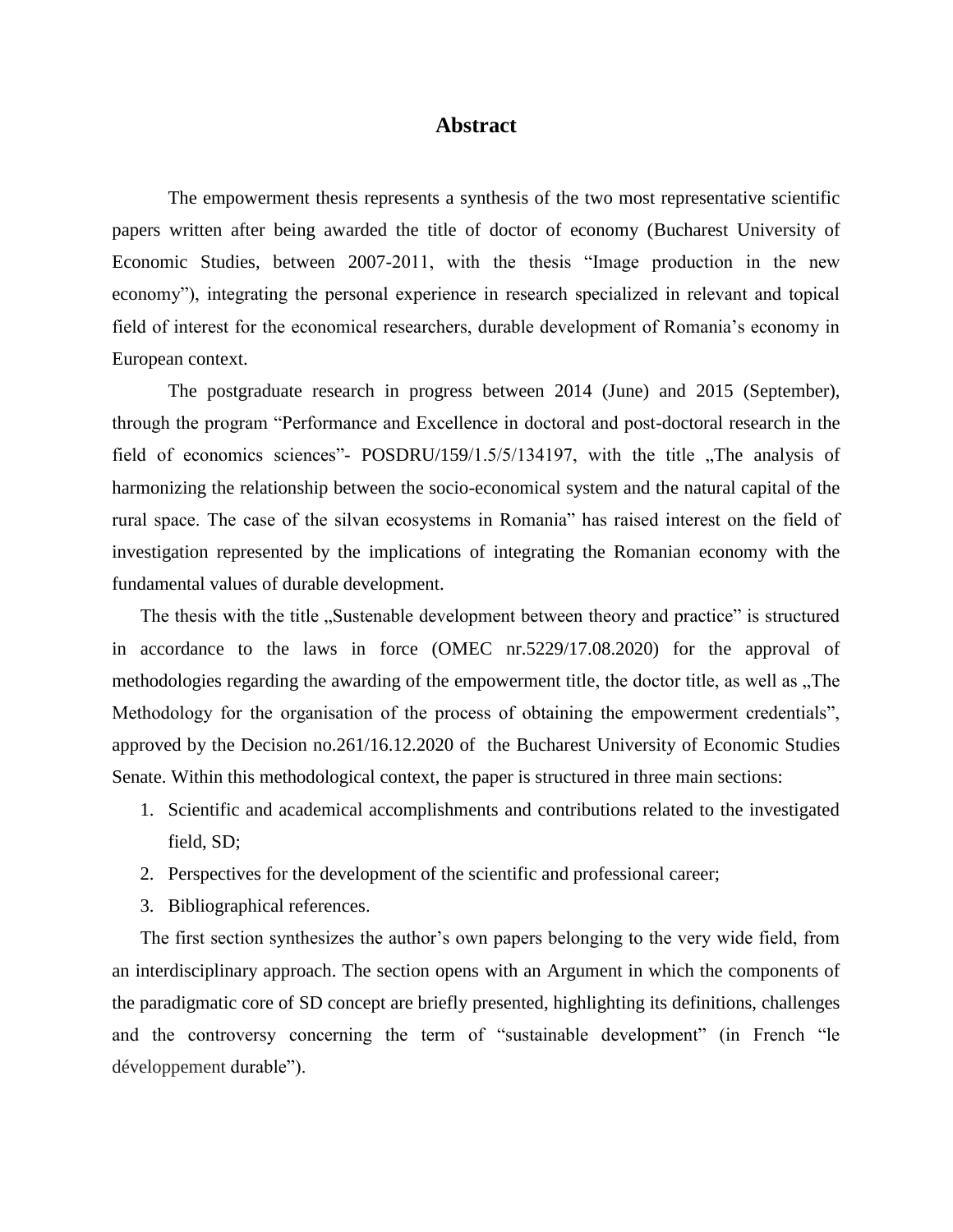The scientific and academical accomplishments related to the investigated field of sustainable development- reflects relevant aspects of the paradigmatic core of the concept SD which I have structured in the present empowerment thesis in the following chapters:

Chapter 1: Rural development within the context of SD

Chapter 2: Protected areas management

Chapter 3: The purpose of sylvan ecosystems in the rural economy

Chapter 4: The implications of the Europe 2020 strategy on competitiveness within the context of sustainable development

Chapter 5: Education and revenue inequities

Chapter 6: Business demography and resilient economical growth

These modules underline, in fact, the course of the research and important parts of my activity, which, throughout the years, I have made available by publishing them in academic media: books, scientific article in economics magazines: Web of Science, Clarivate, Scopus and BDI, scientific lectures held at both national and international scientific conferences, published afterwards in volumes or magazines with national and interational accreditation.

The pragmatic quality of these scientific products are based on extensive bibliographical documentation (almost 270 bibliographical resources) and on a methodology of exploratory, quantitive, qualitative and econometrical analysis. Moreover, the scientific endeavour, for part of the research capitalized the managerial decisions of the people in charge, responsable with integrating EU directives, also recommendations and practices of international organizations (ONU development programs), within the field of Sustainable Development in our country: Romsilva. Etc

The second section of the present thesis concers the candidate's individual capacity to coordinate research teams, to organize and manage didactical activities, to explain and facilitate learning and research. This part also contains the plan for the development of a university career starting from the candidate's own accomplisments and sets objectives for the next period, underlining three directions: didactical activity, research activity and balancing these two directions.

The third section of the present research contains 267 bibliographical resouces and 36 web resources used throughout the paper.